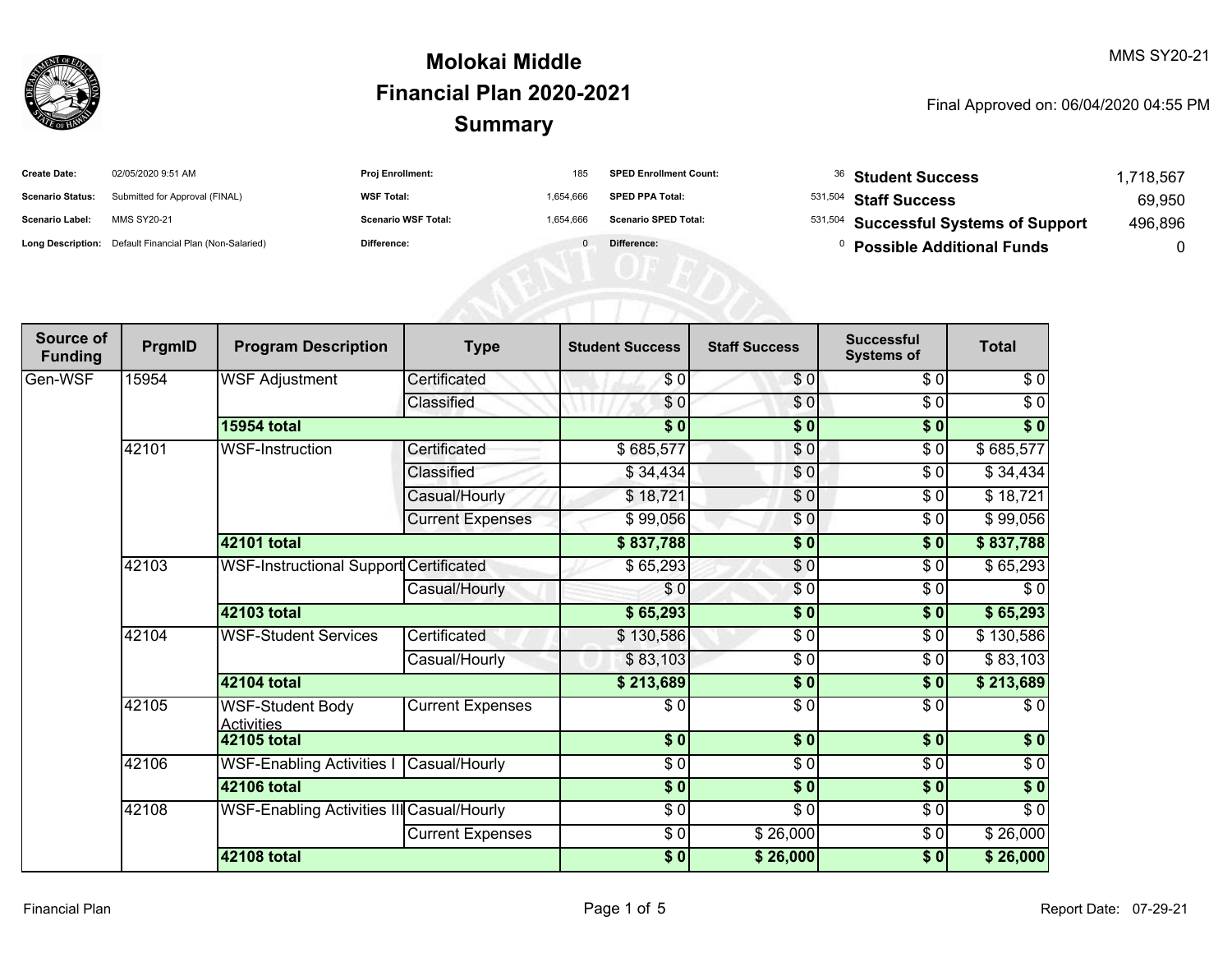

| Source of<br><b>Funding</b> | PrgmID   | <b>Program Description</b>                                  | <b>Type</b>             | <b>Student Success</b>   | <b>Staff Success</b> | <b>Successful</b><br><b>Systems of</b> | <b>Total</b>     |           |
|-----------------------------|----------|-------------------------------------------------------------|-------------------------|--------------------------|----------------------|----------------------------------------|------------------|-----------|
| Gen-WSF                     | 42109    | <b>WSF-Enabling Activities</b><br>I۷                        | <b>Current Expenses</b> | $\sqrt{6}$               | $\overline{$}15,000$ | $\overline{30}$                        | \$15,000         |           |
|                             |          | <b>42109 total</b>                                          |                         | $\overline{\textbf{50}}$ | \$15,000             | \$0                                    | \$15,000         |           |
|                             | 42112    | <b>WSF-School</b><br>Administration                         | Certificated            | $\overline{\$0}$         | $\overline{\$0}$     | \$217,947                              | \$217,947        |           |
|                             |          |                                                             | Classified              | \$0                      | $\sqrt{6}$           | \$76,677                               | \$76,677         |           |
|                             |          |                                                             | Casual/Hourly           | $\overline{S}0$          | $\sqrt{6}$           | $\overline{\$0}$                       | $\overline{\$0}$ |           |
|                             |          |                                                             | <b>Current Expenses</b> | \$0                      | \$0                  | \$48,800                               | \$48,800         |           |
|                             |          |                                                             | Equipment               | \$0                      | \$0                  | $\overline{\$0}$                       | $\overline{\$0}$ |           |
|                             |          | 42112 total                                                 |                         | $\overline{\$0}$         | $\overline{\$0}$     | \$343,424                              | \$343,424        |           |
|                             | 42113    | WSF-School Facility                                         | Classified              | $\overline{\$0}$         | $\frac{1}{\sqrt{2}}$ | \$153,472                              | \$153,472        |           |
|                             |          | <b>Services</b>                                             | Casual/Hourly           | \$0                      | $\sqrt{6}$           | $\overline{\$0}$                       | $\overline{$}0$  |           |
|                             |          |                                                             | <b>Current Expenses</b> | $\overline{S}0$          | \$0                  | $\overline{\$0}$                       | $\overline{\$0}$ |           |
|                             |          |                                                             | Equipment               | \$0                      | $\sqrt{6}$           | $\overline{\$0}$                       | $\overline{\$0}$ |           |
|                             |          | 42113 total                                                 |                         | $\overline{\$0}$         | $\overline{\$0}$     | \$153,472                              | \$153,472        |           |
|                             | 42114    | <b>WSF-Protocol Fund</b>                                    | <b>Current Expenses</b> | \$0                      | \$0                  | $\overline{\$0}$                       | $\overline{$}0$  |           |
|                             |          | 42114 total                                                 |                         | $\overline{\textbf{50}}$ | $\overline{\$0}$     | $\overline{\$0}$                       | $\sqrt{6}$       |           |
|                             | 42122    | <b>WSF-Buy Back Skills USA Casual/Hourly</b><br>42122 total |                         | \$0                      | \$0                  | $\overline{\$0}$                       | $\overline{\$0}$ |           |
|                             |          |                                                             |                         | $\frac{1}{6}$            | s <sub>0</sub>       | $\overline{\$0}$                       | $\overline{\$0}$ |           |
|                             | Gen-WSF  |                                                             |                         |                          | \$41,000             | \$496,896                              | \$1,654,666      |           |
| Gen-SPED                    | 17101    |                                                             | SPED Ppa - Instruction  | Certificated             | \$326,465            | $\sqrt{3}$                             | \$0              | \$326,465 |
|                             |          |                                                             |                         | Classified               | \$189,387            | $\sqrt{6}$                             | $\overline{\$0}$ | \$189,387 |
|                             |          |                                                             | Casual/Hourly           | \$10,285                 | $\sqrt{6}$           | $\overline{\$0}$                       | \$10,285         |           |
|                             |          |                                                             | <b>Current Expenses</b> | \$5,367                  | $\frac{6}{6}$        | $\overline{\$0}$                       | \$5,367          |           |
|                             |          | <b>17101 total</b>                                          |                         | \$531,504                | \$0                  | $\overline{\$0}$                       | \$531,504        |           |
|                             | 17131    | <b>Special Education in</b><br>Regular Schools              | Certificated            | \$0                      | $\sqrt{6}$           | $\overline{\$0}$                       | $\overline{\$0}$ |           |
|                             |          |                                                             | Classified              | $\overline{\$0}$         | $\sqrt{6}$           | $\overline{\$0}$                       | $\overline{\$0}$ |           |
|                             |          | <b>17131 total</b>                                          |                         | $\frac{1}{6}$            | $\sqrt{6}$           | 30                                     | $\overline{\$0}$ |           |
|                             | Gen-SPED |                                                             |                         | \$531,504                | $\frac{1}{2}$        | $\overline{\$0}$                       | \$531,504        |           |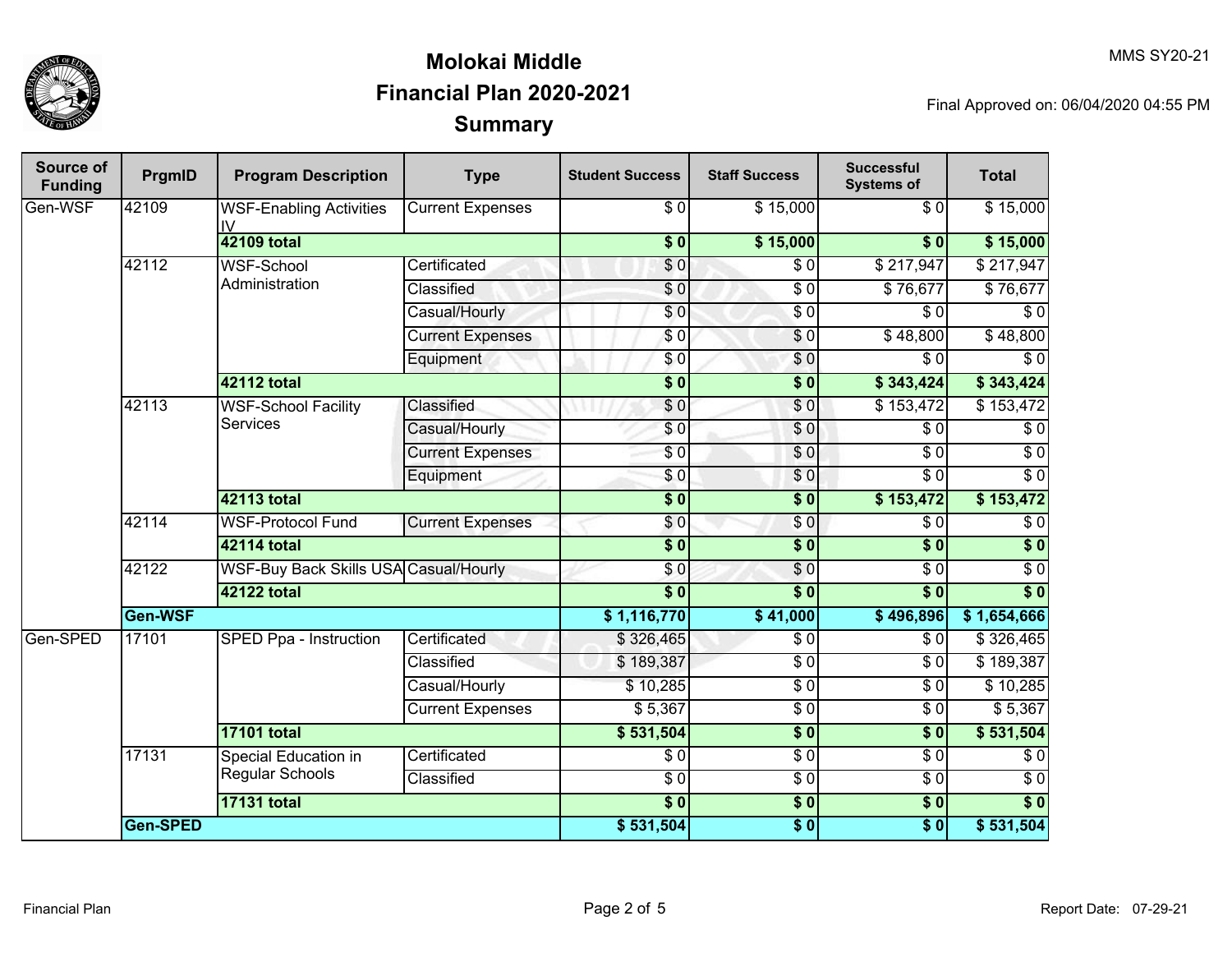

| Source of<br><b>Funding</b> | PrgmID           | <b>Program Description</b>                       | <b>Type</b>             | <b>Student Success</b>   | <b>Staff Success</b>        | <b>Successful</b><br><b>Systems of</b> | <b>Total</b>     |
|-----------------------------|------------------|--------------------------------------------------|-------------------------|--------------------------|-----------------------------|----------------------------------------|------------------|
| Gen-Categ                   | 16732            | <b>Hawaiian Immersion</b><br>Program             | Certificated            | \$65,293                 | $\overline{S}$ <sub>0</sub> | $\overline{30}$                        | \$65,293         |
|                             |                  | <b>16732 total</b>                               |                         | \$65,293                 | \$0                         | \$0                                    | \$65,293         |
|                             | 45005            | Reach Program                                    | Casual/Hourly           | \$0                      | \$ 0                        | $\overline{\$0}$                       | $\overline{\$0}$ |
|                             |                  |                                                  | <b>Current Expenses</b> | $\overline{\$0}$         | \$ 0                        | $\overline{\$0}$                       | $\overline{\$0}$ |
|                             |                  | 45005 total                                      |                         | $\overline{\$0}$         | $\overline{\$0}$            | $\overline{\$0}$                       | $\overline{\$0}$ |
|                             | <b>Gen-Categ</b> |                                                  |                         | \$65,293                 | $\overline{\$0}$            | s <sub>0</sub>                         | \$65,293         |
| Federal                     | 13025            | Middle School Uplink-DHS Casual/Hourly           |                         | \$0                      | $\sqrt{6}$                  | $\overline{\$0}$                       | $\overline{\$0}$ |
|                             |                  | <b>FY19</b>                                      | <b>Current Expenses</b> | \$0                      | $\overline{\$0}$            | $\overline{\$0}$                       | $\overline{\$0}$ |
|                             |                  | <b>13025 total</b>                               |                         | $\overline{\textbf{50}}$ | $\overline{\$0}$            | s <sub>0</sub>                         | $\overline{\$0}$ |
|                             | 18085            | Essa Title III Language<br>Instruction           | Casual/Hourly           | \$0                      | $\sqrt{6}$                  | $\overline{\$0}$                       | $\overline{\$0}$ |
|                             |                  | <b>18085 total</b>                               |                         | $\overline{\$0}$         | $\overline{\bullet}$ 0      | $\overline{\$0}$                       | $\overline{\$0}$ |
|                             | 18902            | <b>ESEA Title I-Schools</b>                      | Casual/Hourly           | \$0                      | \$0                         | \$0                                    | $\overline{S}0$  |
|                             |                  |                                                  | <b>Current Expenses</b> | \$5,000                  | \$0                         | $\sqrt{6}$                             | \$5,000          |
|                             |                  |                                                  | Equipment               | \$0                      | \$0                         | \$0                                    | $\overline{\$0}$ |
|                             |                  | <b>18902 total</b>                               |                         | \$5,000                  | $\overline{\$0}$            | $\overline{\$0}$                       | \$5,000          |
|                             | 18935            | <b>ESEA Title I-Parent</b><br>Engagement         | <b>Current Expenses</b> | \$0                      | \$0                         | $\sqrt{6}$                             | $\sqrt{6}$       |
|                             |                  | <b>18935 total</b>                               |                         | $\overline{\$0}$         | $\overline{\bullet}$ 0      | s <sub>0</sub>                         | $\overline{\$0}$ |
|                             | 20657            | Essa Title IIa Targeted<br>Prof Dev              | <b>Current Expenses</b> | \$0                      | \$11,000                    | $\overline{\$0}$                       | \$11,000         |
|                             |                  | <b>20657 total</b>                               |                         | \$0                      | \$11,000                    | $\overline{\$0}$                       | \$11,000         |
|                             | 20698            | <b>Essa Title IIa Support</b><br>New Tchr & Prin | Casual/Hourly           | $\overline{\$0}$         | $\overline{\$0}$            | $\overline{\$0}$                       | $\overline{\$0}$ |
|                             |                  |                                                  | <b>Current Expenses</b> | $\overline{\$0}$         | \$17,950                    | $\overline{\$0}$                       | \$17,950         |
|                             |                  | <b>20698 total</b>                               |                         | $\overline{\$0}$         | \$17,950                    | $\overline{\$0}$                       | \$17,950         |
|                             | Federal          |                                                  |                         | \$5,000                  | \$28,950                    | s <sub>0</sub>                         | \$33,950         |
| Gen-Cent                    | 35163            | <b>Food Services-General</b><br>Fund             | Casual/Hourly           | $\overline{\$0}$         | $\overline{\$0}$            | $\overline{\$0}$                       | $\overline{\$0}$ |
|                             |                  | 35163 total                                      |                         | \$0                      | $\overline{\$0}$            | \$0                                    | \$0              |
|                             | <b>Gen-Cent</b>  |                                                  |                         | $\overline{\$0}$         | $\overline{\$0}$            | \$0                                    | $\overline{\$0}$ |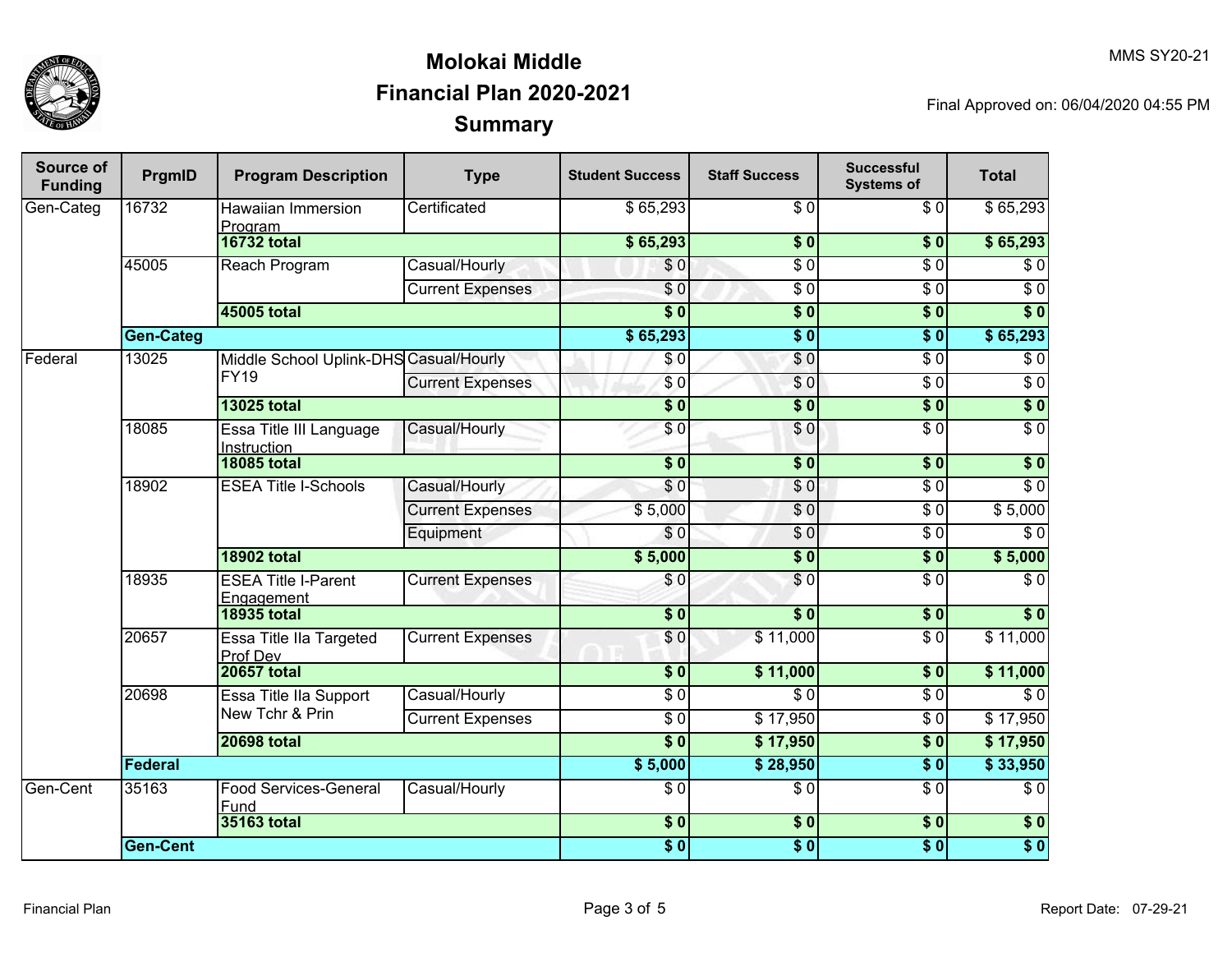

| Source of<br><b>Funding</b> | PrgmID         | <b>Program Description</b>                     | <b>Type</b>             | <b>Student Success</b> | <b>Staff Success</b> | <b>Successful</b><br><b>Systems of</b> | <b>Total</b> |
|-----------------------------|----------------|------------------------------------------------|-------------------------|------------------------|----------------------|----------------------------------------|--------------|
| Special                     | 15109          | Reimb for Lost Curricular<br><b>Materials</b>  | Current Expenses        | \$0                    | \$0                  | \$0                                    | \$0          |
|                             |                | 15109 total                                    |                         | \$0                    | \$0                  | \$0]                                   | \$0          |
|                             | <b>Special</b> |                                                |                         | \$0]                   | \$0                  | \$0                                    | \$0          |
| Trust                       | 16105          | Donations - School                             | <b>Current Expenses</b> | \$0                    | \$0                  | \$0                                    | \$0          |
|                             |                | <b>16105 total</b>                             |                         | \$0                    | \$0                  | \$0]                                   | \$0          |
|                             | 16781          | <b>OHA-Hawaiian Immersion Current Expenses</b> |                         | \$0                    | \$0                  | \$0                                    | \$0          |
|                             |                | Program                                        |                         | Equipment              | \$0                  | \$0                                    | \$0          |
|                             |                | 16781 total                                    |                         | \$0                    | \$0                  | \$0                                    | \$0          |
|                             | <b>Trust</b>   |                                                |                         | \$0]                   | \$0                  | \$0                                    | \$0          |
| <b>Grand Total</b>          |                |                                                | \$1,718,567             | \$69,950               | \$496,896            | \$2,285,413                            |              |